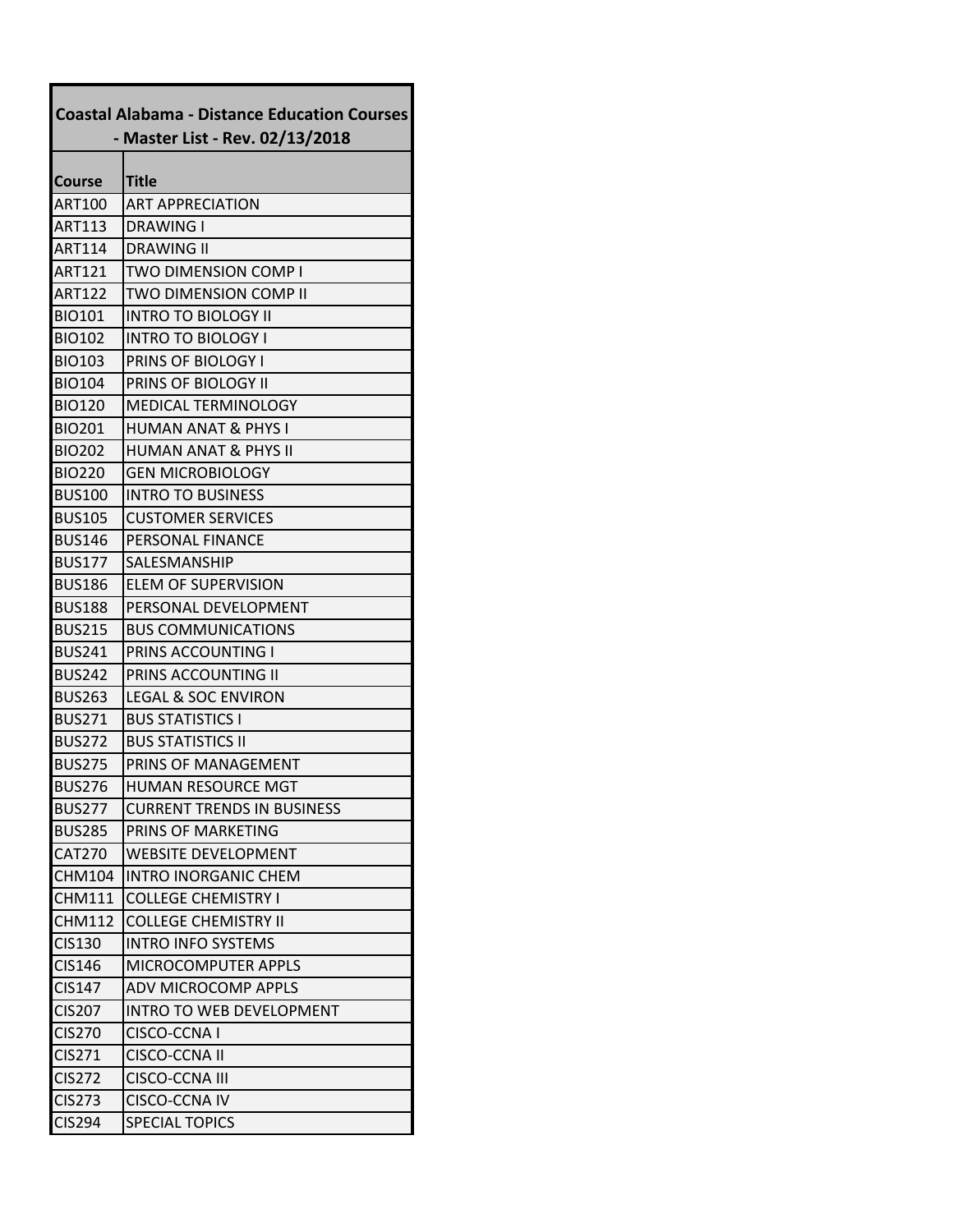| <b>Course</b> | <b>Title</b>                       |
|---------------|------------------------------------|
| COS113        | <b>THOERY OF CHEMICAL SERVICES</b> |
| COS117        | <b>BASIC SPA TECHNIQUES</b>        |
| <b>CPT158</b> | <b>FUNDS OF WIRELESS LANS</b>      |
| <b>CPT182</b> | <b>HELP DESK APPLICATIONS</b>      |
| <b>CPT200</b> | NETWORKING TECH                    |
| CPT276        | SERVER ADMINISTRATION              |
| <b>CPT278</b> | DIRECTORY SERVICES ADMIN           |
| CPT279        | NETWORK INFRASTRUCTURE DESIGN      |
| <b>CPT280</b> | NETWORK SECURITY                   |
| <b>CPT283</b> | NETWORK DEFENSE/COUNTERMEASURE     |
| <b>CRJ100</b> | <b>INTRO CRIM JUSTICE</b>          |
| <b>CRJ110</b> | <b>INTRO LAW ENFORCE</b>           |
| <b>CRJ150</b> | <b>INTRO TO CORRECTIONS</b>        |
| <b>CRJ160</b> | <b>INTRO TO SECURITY</b>           |
| <b>CRJ208</b> | <b>INTRO CRIMINOLOGY</b>           |
| <b>CRJ209</b> | <b>JUVENILE DELINQUENCY</b>        |
| <b>CUA101</b> | ORIENTATION TO HOSPITALITY PRO     |
| <b>CUA112</b> | SANITATION, SAFETY & FOOD SERV     |
| <b>CUA116</b> | SANITATION, SAFETY & FOOD SERV     |
| <b>CUA205</b> | <b>INTRO GARDE MGR.</b>            |
| <b>CUA213</b> | PURCH. & COST CONTROL              |
| <b>CUA225</b> | <b>FIELD EXPERIENCE SAVORY</b>     |
| <b>DDT236</b> | <b>DESIGN PROJECT</b>              |
| <b>DNC234</b> | <b>CHOREOGRAPHY</b>                |
| <b>DNC235</b> | <b>CHOREOGRAPHY II</b>             |
| ECO231        | PRIN MACROECONOMICS                |
| <b>ECO232</b> | PRIN MICROECONOMICS                |
| <b>EGR125</b> | <b>GRAPHICS FOR ENGRS</b>          |
| <b>ENG093</b> | <b>BASIC ENGLISH II</b>            |
| ENG100        | VOCATIONAL TECHNICAL ENGLISH I     |
| <b>ENG101</b> | <b>ENGLISH COMP I</b>              |
| <b>ENG102</b> | <b>ENGLISH COMP II</b>             |
| <b>ENG246</b> | <b>CREATIVE WRITING</b>            |
| <b>ENG251</b> | <b>AMER LITERATURE I</b>           |
| <b>ENG252</b> | AMER LITERATURE II                 |
| <b>ENG271</b> | <b>WORLD LITERATURE I</b>          |
| <b>ENG272</b> | <b>WORLD LITERATURE II</b>         |
| <b>HED221</b> | PERSONAL HEALTH                    |
| <b>HED222</b> | <b>COMMUNITY HEALTH</b>            |
| <b>HED224</b> | PERSONAL & COMMUNITY HEALTH        |
| <b>HED226</b> | <b>WELLNESS</b>                    |
| <b>HED231</b> | <b>FIRST AID</b>                   |
| <b>HED267</b> | <b>DRUG EDUCATION</b>              |
| <b>HED277</b> | <b>CPR RECERTIFICATION</b>         |
| HIS101        | <b>WESTERN CIV I</b>               |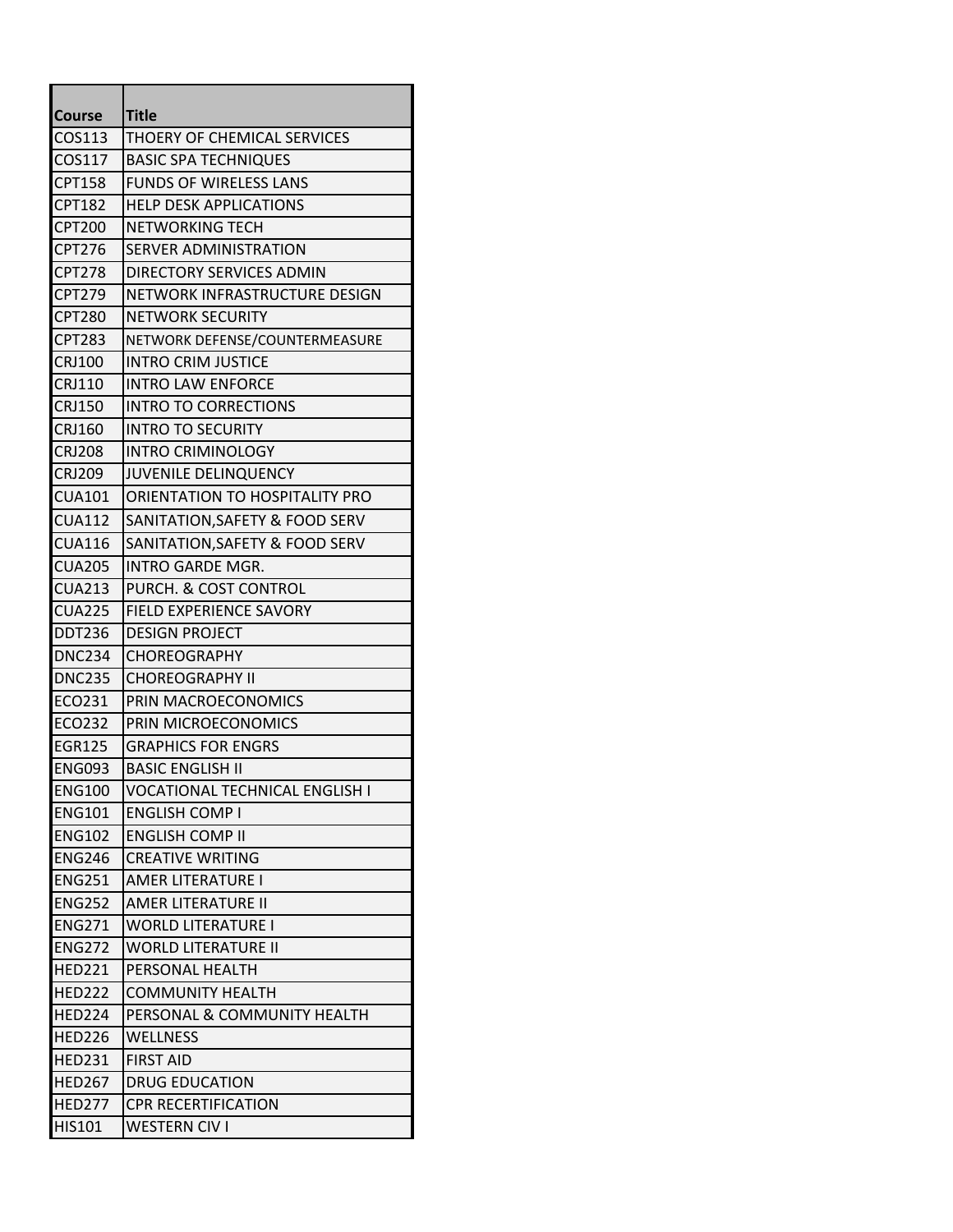| <b>Course</b> | <b>Title</b>                               |
|---------------|--------------------------------------------|
| <b>HIS102</b> | <b>WESTERN CIVILIZATION II</b>             |
| <b>HIS121</b> | <b>WORLD HISTORY I</b>                     |
| <b>HIS122</b> | <b>WORLD HISTORY II</b>                    |
| <b>HIS201</b> | U S HISTORY I                              |
| <b>HIS202</b> | <b>U S HISTORY II</b>                      |
|               | HMM236 EVENT MARKETING                     |
|               | HMM252 HOTEL/RESTAURANT & TRAVEL LAW       |
| <b>HMM260</b> | <b>HUMAN RESOURCE MGT</b>                  |
| <b>HPS105</b> | MEDICAL TERMINOLOGY                        |
| <b>HSM123</b> | HOSP. FIELD EXPER. I                       |
| <b>HSM201</b> | EVENT PLANNING & MGT                       |
| <b>HSM222</b> | MEETINGS AND CONVENTION MGMT               |
| <b>HSM232</b> | <b>EVENT LOGISTICS &amp; ENTERTAINMENT</b> |
| <b>HSM250</b> | <b>HOSPITALITY MARKET</b>                  |
| <b>IDS115</b> | <b>FORUM</b>                               |
| <b>IDS299</b> | DIRECTED ST LDSHIP/CAREER                  |
| <b>IET111</b> | DC FUNDAMENTALS                            |
| IET131        | <b>FLUID POWER SYSTEMS</b>                 |
| <b>IET143</b> | PRINCIPLES OF ELECTRICITY                  |
| ILT166        | <b>MOTOR &amp; TRANSFORMERS I</b>          |
| <b>INT158</b> | <b>INDUSTRIAL WIRING I</b>                 |
| <b>INT291</b> | <b>COOPERATIVE EDUCATION</b>               |
| LFM148        | <b>SPORTS TURF MGT</b>                     |
| LOM110        | <b>INTRO HORT INDUSTRY</b>                 |
| LOM125        | <b>TURF MANAGEMENT</b>                     |
| LOM141        | LANDSCAPE MAINTENANCE                      |
| LOM190        | <b>SHOP &amp; EQUIPMENT MGT</b>            |
| <b>MAH101</b> | <b>INTRODUCTORY MATH I</b>                 |
| <b>MKT220</b> | ADVERTISING AND SALES PROMO                |
| <b>MTH090</b> | <b>BASIC MATHEMATICS</b>                   |
| <b>MTH098</b> | ELEMENTARY ALGEBRA                         |
| <b>MTH100</b> | <b>INTER COLLEGE ALG</b>                   |
| <b>MTH110</b> | <b>FINITE MATHEMATICS</b>                  |
| <b>MTH112</b> | PRE-CALCULUS ALGEBRA                       |
| <b>MTH113</b> | PRE-CALCULUS TRIG                          |
| <b>MTH116</b> | <b>MATHEMATICAL APPLS</b>                  |
| <b>MTH120</b> | <b>CALCULUS &amp; ITS APPLS</b>            |
| <b>MTH125</b> | <b>CALCULUS I</b>                          |
| <b>MTH126</b> | <b>CALCULUS II</b>                         |
| <b>MTH227</b> | <b>CALCULUS III</b>                        |
| <b>MTH231</b> | <b>MTH FOR ELEM TEACH I</b>                |
| <b>MTH232</b> | MTH ELEM TEACHER II                        |
| <b>MTH237</b> | LINEAR ALGEBRA                             |
| <b>MTH238</b> | <b>APP DIFF EQUATIONS I</b>                |
| <b>MTH265</b> | <b>ELEM STATISTICS</b>                     |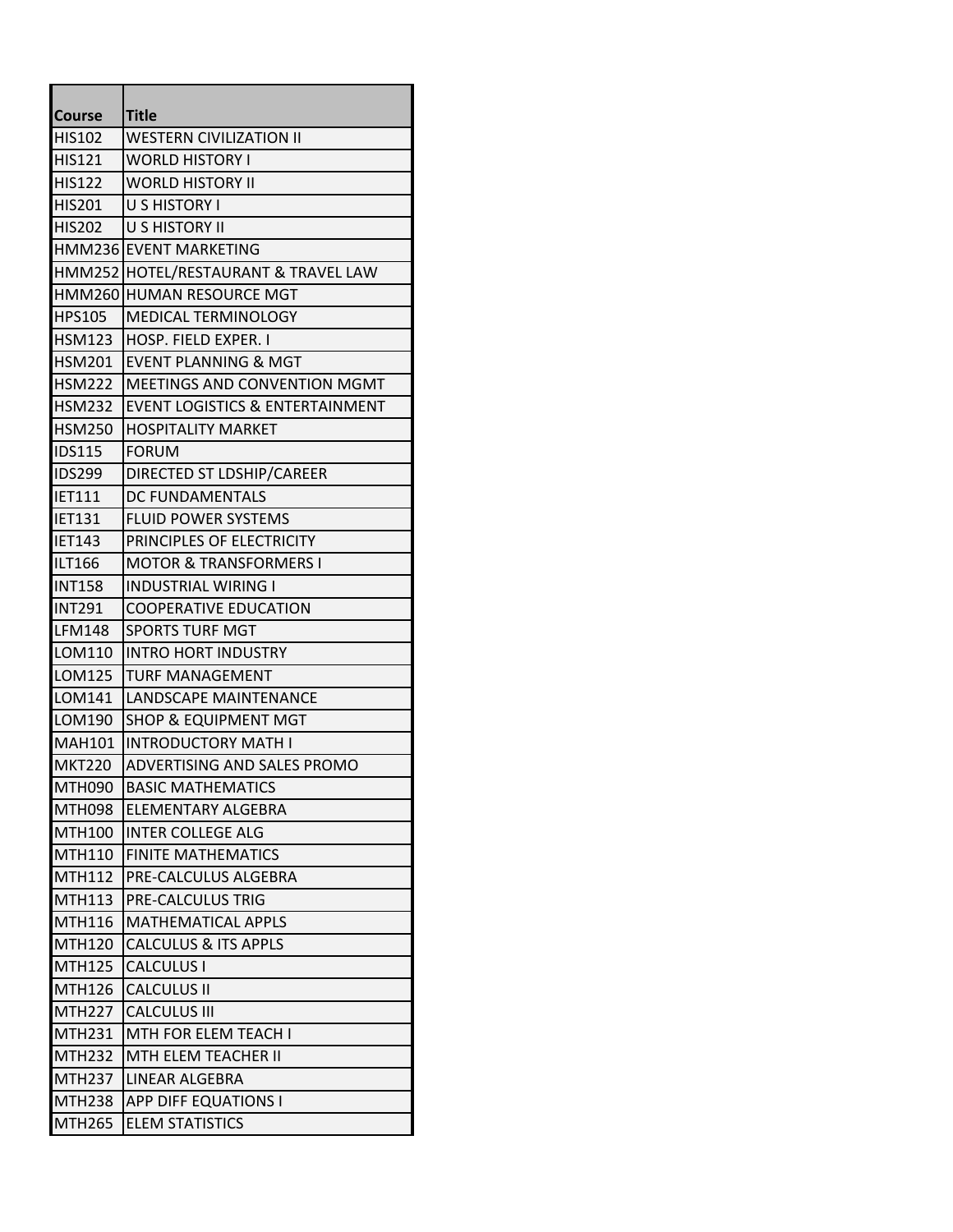| <b>Course</b> | Title                             |
|---------------|-----------------------------------|
| <b>MUL170</b> | MUSIC WORKSHOP I                  |
| <b>MUL270</b> | <b>MUSIC WORKSHOP III</b>         |
| <b>MUS101</b> | <b>MUSIC APPRECIATION</b>         |
| <b>MUS110</b> | <b>BASIC MUSICIANSHIP</b>         |
| <b>OAD100</b> | <b>BASIC KEYBOARDING</b>          |
| OAD101        | BEG KEYBOARDING                   |
| <b>OAD103</b> | <b>INTERMED KEYBOARDING</b>       |
| OAD104        | ADVANCED KEYBOARDING              |
| <b>OAD125</b> | <b>WORD PROCESSING</b>            |
| <b>OAD126</b> | ADVANCED WORD PROC                |
| OAD127        | <b>BUSINESS LAW</b>               |
| <b>OAD130</b> | <b>ELECT CALCULATIONS</b>         |
| OAD137        | FINANCIAL RECORD KEEPING          |
| <b>OAD200</b> | <b>MACHINE TRANSC</b>             |
| <b>OAD202</b> | <b>LEGAL TRANSCRIPTION</b>        |
| IOAD203       | LEGAL OFFICE PROC                 |
| <b>OAD211</b> | MEDICAL TERMINOLOGY               |
| OAD212        | <b>MED TRANSCRIPTION</b>          |
| <b>OAD214</b> | <b>MEDICAL OFFICE PROCEDURES</b>  |
| <b>OAD215</b> | <b>HEALTH INFO MGT</b>            |
| IOAD216       | ADVANCED HEALTH INFO MANAGEMEN    |
| <b>OAD217</b> | <b>OFFICE MANAGEMENT</b>          |
| OAD218        | <b>OFFICE PROCEDURES</b>          |
| OAD230        | <b>ELECTRONIC PUBL</b>            |
| <b>OAD233</b> | TRENDS IN OFF TECH                |
| OAD243        | SPREADSHEET APPLS                 |
| <b>OAD246</b> | <b>OFFICE GRAPHICS</b>            |
| <b>OAD247</b> | <b>SPECIAL PROJECTS</b>           |
| <b>OAD230</b> | <b>COMP DESKTOP PUBLISHING</b>    |
| ORI101        | ORIENTATION TO COLLEGE            |
| <b>PAS171</b> | <b>WORLD CLASS BREADS</b>         |
| <b>PAS208</b> | <b>ADVANCED BAKING</b>            |
| <b>PAS250</b> | <b>FIELD EXPERIENCE</b>           |
| <b>PCT221</b> | UNIT OPERATIONS                   |
| <b>PCT231</b> | STATISTICAL PROCESS CTRL          |
| <b>PED100</b> | <b>FUND OF FITNESS</b>            |
| <b>PED106</b> | <b>AEROBICS</b>                   |
| <b>PED109</b> | <b>JOGGING</b>                    |
| PED118        | <b>BEG GEN CONDITIONING</b>       |
| <b>PED119</b> | INT GEN CONDITIONING              |
| <b>PED200</b> | <b>FOUND PHYSICAL EDUC</b>        |
| <b>PED211</b> | OFFICIATING FOOTBALL              |
| <b>PED212</b> | ADV. FOOTBALL RULES & OFFICIATING |
| <b>PHL206</b> | <b>ETHICS &amp; SOCIETY</b>       |
| <b>PHS111</b> | PHYSICAL SCIENCE                  |